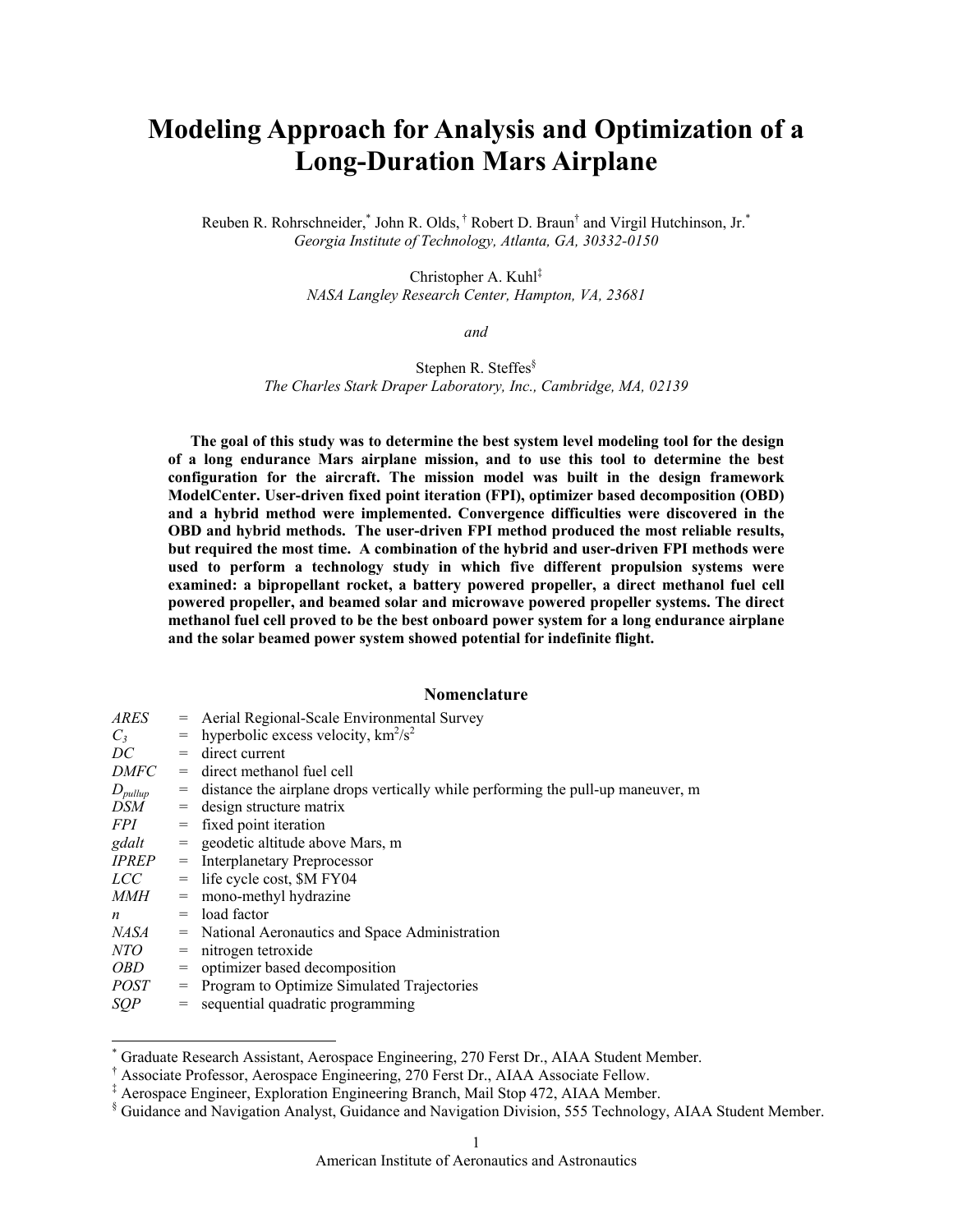| $W_{folded}$        |     | $=$ folded width of the airplane, m   |
|---------------------|-----|---------------------------------------|
| $V_{cruise}$        |     | $=$ airplane cruise velocity, m/s     |
| $Vol_{subs}$        |     | = volume of airplane subsystems, $m3$ |
| $Vol_{\text{fuse}}$ | $=$ | volume of airplane fuselage, $m3$     |

## **I. Introduction**

THE scientific utility of Mars aerial platforms for visual imaging, spectroscopy, paleomagnetics, radar sounding, and atmospheric measurements has been identified by several authors<sup>1,2,3</sup>. The airplane's ability to obtain andatmospheric measurements has been identified by several authors<sup>1,2,3</sup>. [Th](#page-13-2)e airplane's ability to obtain high resolution data and cover a regional-scale distances give it an advantage over orbiters and landers. To fulfill the science mission the correct suite of instruments must be carried. For this study the ARES payload<sup>[4](#page-13-3)</sup> will be adopted since a large amount of research has already been invested in this area. Table 1 shows the instruments carried and the payload requirements. The basic mission profile consists of launch directly into Mars transfer orbit, interplanetary cruise, direct entry at Mars, mid-air airplane deployment, and aerial traverse. The traverse is performed at constant altitude from the time the airplane reaches level flight until the propellant runs out. The small time spent coasting to the ground at the end of the flight is not included. The science mission is conducted during the aerial traverse which places constraints on the airplane design. A diagram of the mission profile is shown in Figure 1.

| Table 1. Science payload carried by ARES. |          |          |                                 |
|-------------------------------------------|----------|----------|---------------------------------|
| Instrument                                | Mass, kg | Power, W | Volume, cm <sup>3</sup>         |
| Magnetometer                              | 1.15     | 0.6      | 635                             |
| Mass Spectrometer                         | 4.74     | 6.4      | 3359                            |
| Point Spectrometer                        | 3.54     | 16.0     | 24355                           |
| Context Camera                            | 0.50     | 2.0      | 756                             |
| Video Camera                              | 0.20     | 5.0      | 504                             |
| <b>Totals</b>                             | 10.13    | 30       | $29609 = 0.0296$ m <sup>3</sup> |



 **Figure 1**. **The Mars airplane mission profile.**

The goal of the science mission is to obtain as many new measurements as possible during the flight. This can be achieved by either extending the range or endurance of the airplane, or by keeping the range and endurance fixed while increasing the payload. This study will focus on increasing the airplane endurance so that more data can be gathered. Endurance improvements can be made in two ways: by changing the technologies used, or by finding a combination of the design variables that produce a better solution. This study explores both of these methods. First an optimum solution will be sought for the baseline vehicle and the influence of vehicle size will be explored. The baseline vehicle will then be improved by applying different technologies and subsystems to the vehicle. For each technology investigated, a vehicle size study will be performed. This method ensures that all technologies are compared at their greatest potential for the given mission.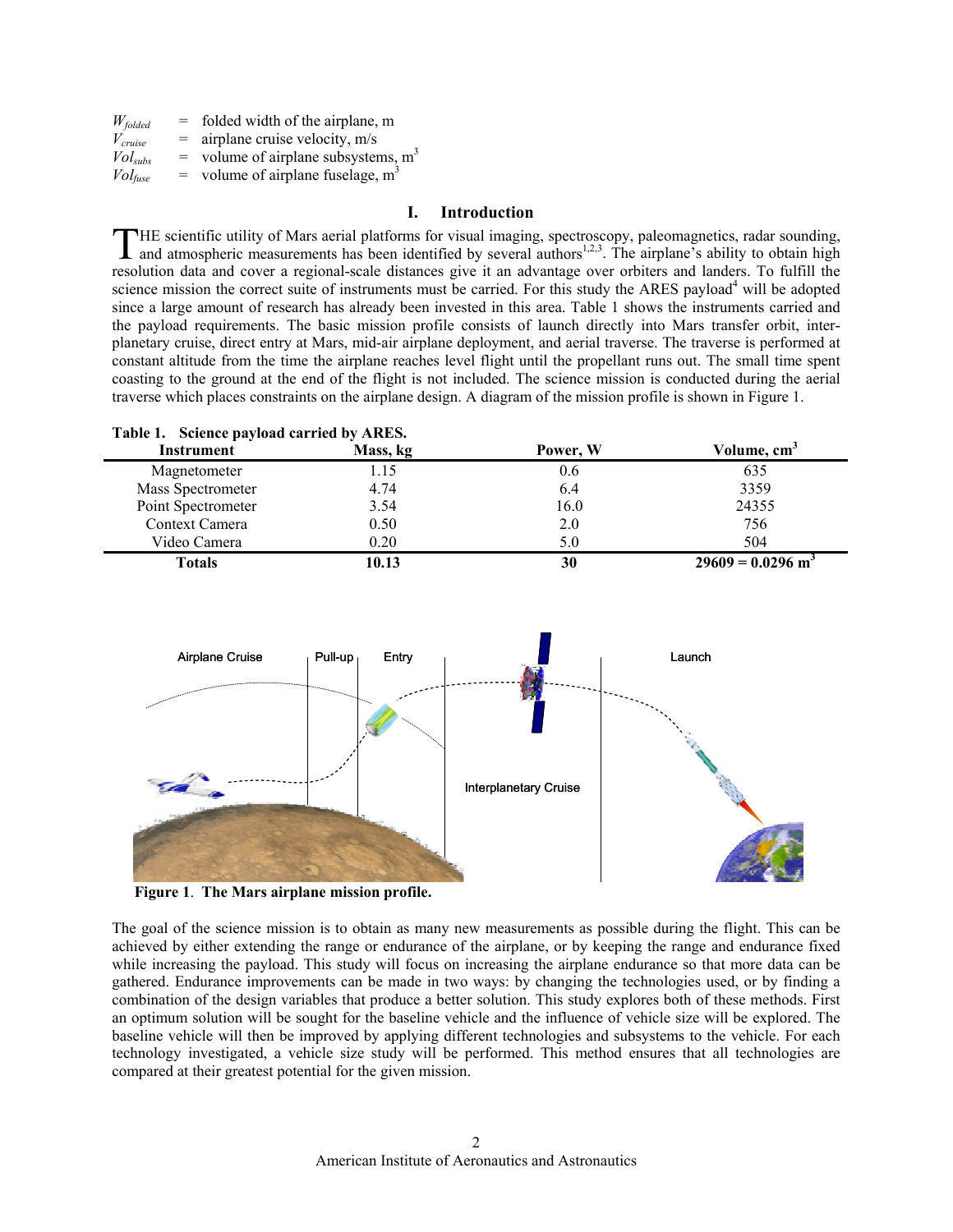#### **II. Model Description**

The Mars airplane mission model consists of many different analyses that are broken down according to traditional disciplines. Figure 2 shows the contributing analyses assembled in a design structure matrix (DSM) for the full mission and a detail of the airplane model. In a DSM the analysis proceeds from the upper left to the lower right with data flow indicated by a circle at the intersection of lines connecting any two analyses. Strong links are indicated by solid circles, and weak links by open circles. Connections between the contributing analyses above the diagonal indicate forward flow of information, and lines below the diagonal indicate backward flow of information. A diagonal line across the analysis box indicates that the analysis includes a built-in optimizer. From this depiction of the model the necessary feedback loops are easily visible, and it can be seen that changing the order of the analyses cannot eliminate the feedback loops for this problem.



**Figure 2. The Mars airplane mission analysis depicted in a DSM. The feedback links are shown and the feedback variables are labeled. Design variables controlled by the system level optimizer are shown in grey boxes.** 

Solution of problems with feedback loops requires a scheme that ensures consistency of the feedback variables. The most common method used is fixed point iteration (FPI) but other methods also exist, such as optimizer based decomposition (OBD). These methods require running each analysis repeatedly, which is time consuming and tedious if done by hand. In this analysis ModelCenter<sup>[5](#page-13-4)</sup>, a commercially available computational framework from Phoenix Integration, was employed. Figure 3 shows the Mars airplane mission model implemented in ModelCenter using FPI to converge the model and a generic optimizer to maximize airplane endurance.

The Mars airplane mission model consists of 14 contributing analyses. To familiarize the reader with the assumptions and limitations of the model, the method behind each contributing analysis will be described.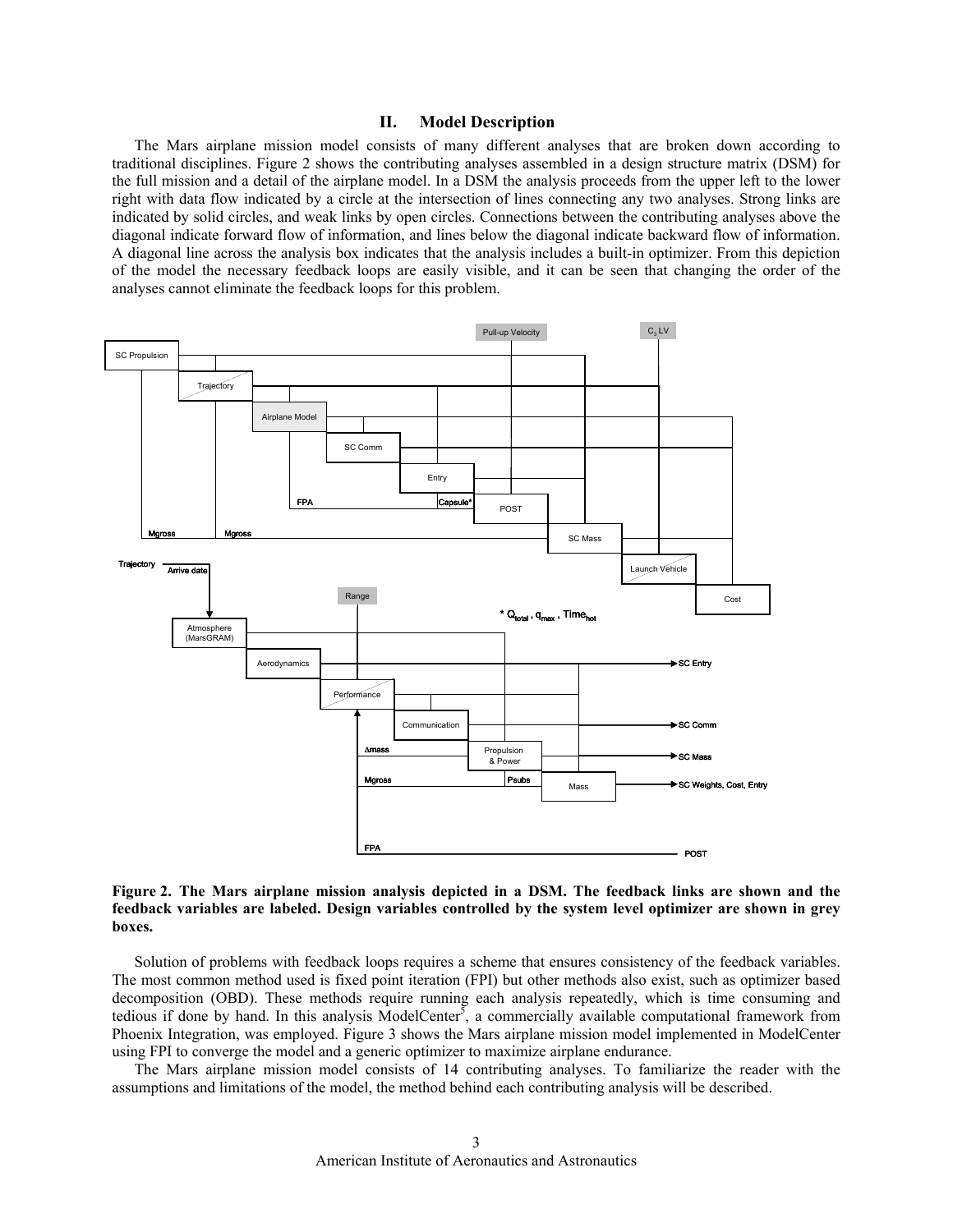

**Figure 3. The Mars airplane model implemented in ModelCenter. Design variables are on the left, and a schematic of the model is in the main window.** 

#### **A. Spacecraft Propulsion**

The spacecraft propulsion system model sizes the main engine for the cruise stage. MMH/NTO bipropellant and MMH monopropellant rocket engines are sized using thrust required and a curve fit of rocket engine thrust to weight and dimensions<sup>6</sup>. Required thrust is determined by assuming a spacecraft thrust to weight of 1/10 so that instantaneous velocity changes can be assumed. The engine specific impulse, mass, and volume are output for use in the spacecraft mass analysis.

#### **B. Interplanetary Trajectory**

The trajectory from Earth to Mars was calculated using IPREP<sup>7</sup>, a three dimensional patched conic method. IPREP was used to find the best two week launch window for each launch opportunity from 2005 until 2016. Outputs include arrival date at Mars, departure excess velocity, arrival excess velocity, required departure  $C_3$ , time of flight, and mass ratio required for the spacecraft to provide the required velocity change on departure and arrival. The departure mass ratio takes into account the  $C_3$  capability of the launch vehicle. The final analysis consists of a table lookup with the required output data listed for each launch opportunity available.

#### **C. Mars Atmosphere**

The Mars atmosphere is modeled with Mars Global Reference Atmospheric Model 2000 to calculate the atmospheric conditions at the cruise and maximum climb altitudes for the airplane<sup>8</sup>[.](#page-13-7) The model is used at its most basic level, and requires knowledge of only the arrival date, time, altitude and location on Mars. Here altitude is measured from the Mars reference ellipsoid, and no wave model is used. The dust optical density is set to 0.3, indicating a constant low dust level, consistent with current Mars mission standards.

## **D. Aerodynamics & Configuration**

The aerodynamics and configuration model uses photographic scaling to resize the vehicle, which allows for simple scaling of the geometry, and fixed aerodynamic coefficients. Aircraft aerodynamic and configuration data is taken from previous studies where available. The baseline configuration is based on the ARES<sup>9</sup> study performed at NASA Langley Research Center.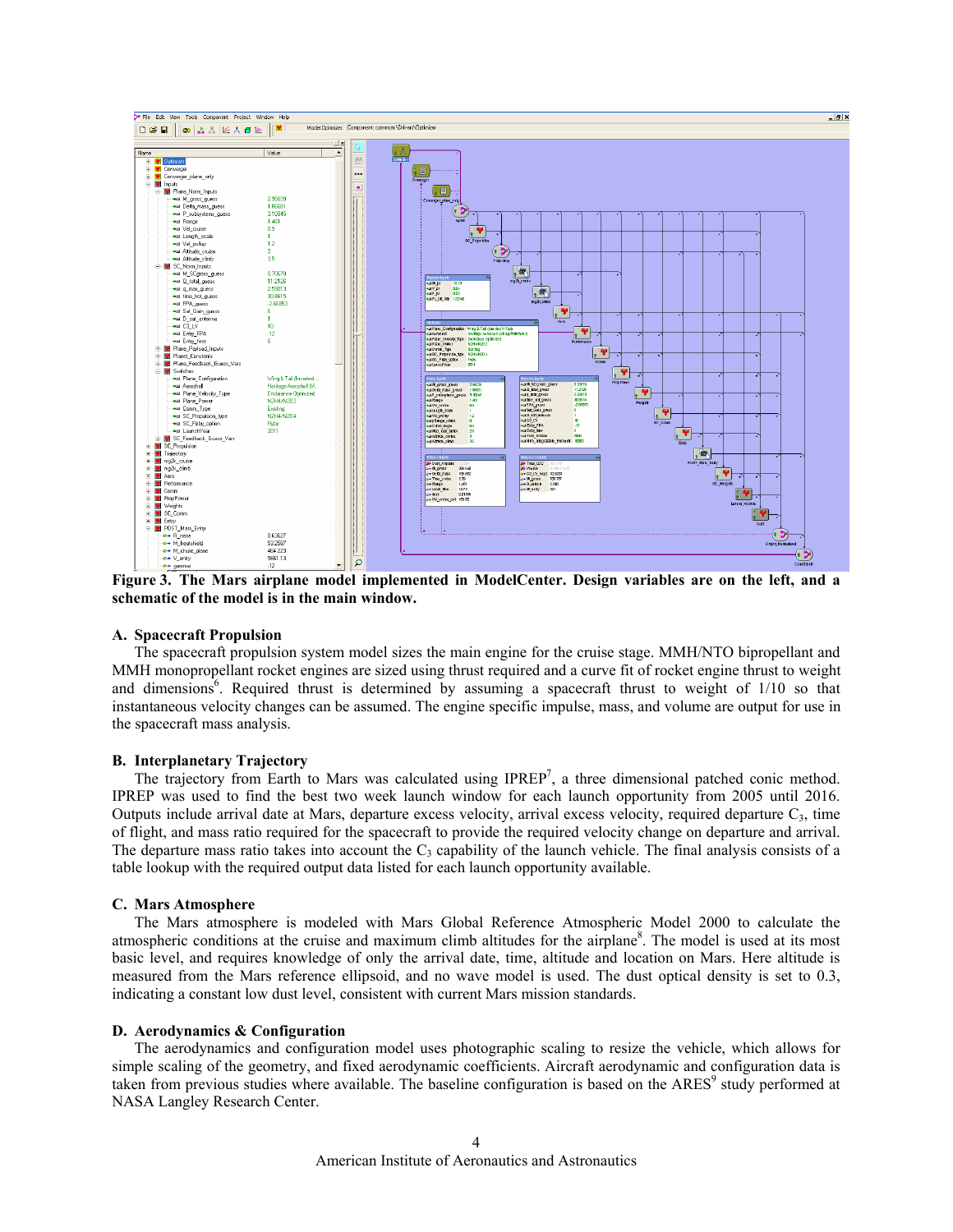#### **E. Airplane Performance**

The aerodynamic coefficients are fed into the performance model where the range and endurance of the airplane are calculated. The performance module is also capable of calculating the cruise velocity for maximum endurance or maximum range, or simply taking a user input value<sup>10</sup>. The type of propulsion system determines the correct equation to use when calculating the optimum cruise velocity. The altitude lost during the pull-up maneuver is calculated using the deployment flight path angle from the entry trajectory analysis and performing a constant acceleration pull-up maneuver until the airplane reaches level flight.

#### **F. Airplane Communication**

The communication analysis computes the power and total energy consumption of the airplane transponder required to transmit the data from the airplane to a relay satellite. The relay satellite can be an existing asset in orbit such as Mars Global Surveyor, the cruise stage inserted into an Aerostationary orbit or a low Mars orbit, or the cruise stage as it flies by Mars. The last of these communication options is only feasible for short duration flights since a line of sight between the cruise stage and airplane exists for a short time period.

#### **G. Airplane Propulsion & Power**

This analysis provides five different choices of propulsion system: an NTO/MMH bipropellant rocket, a battery powered propeller, a DMFC powered propeller, a beamed solar powered propeller, and a beamed microwave powered propeller. All of the electric systems share the available power between the subsystems and the primary propulsion system while the rocket propulsion system uses primary batteries to supply electric power to the subsystems.

The bipropellant rocket system consists of a small pressure fed thruster, two propellant tanks, a pressurant tank, feed lines and valves, and primary batteries. Rocket engine mass is based on a curve fit of in-space rocket engines with a thrust range from 4 Newtons to 111 Newtons. The batteries used are the same as the Li/MnO2 batteries used for the battery powered airplane. Propellant mass is computed using the definition of specific impulse and the time of flight.

The remaining propulsion systems are propeller based. These systems share a common propeller efficiency and maximum tip Mach number of 0.85. After the propeller reaches the tip speed limit, an additional propeller is added and the diameter is decreased. The electric motor mass is based on a curve fit of small electric motors with power outputs from 2.3 kW to 11.3 kW. Gearbox mass is added to reduce the rotation rate of the propeller by a factor of two.

The battery system is computed using the energy density of the Li/MnO<sub>2</sub> high discharge rate batteries and the total energy required for the flight. The batteries are packaged assuming cylindrical cells with an additional 10% packaging efficiency loss.

The DMFC system is sized by calculating the cell stack mass based on the power required, and the propellant mass based on the total energy required. The fuel cell stack is based on numbers published by Ballard Power Systems<sup>11</sup>, and the combustion efficiency is based on experimental systems at Los Alamos National Labs<sup>[12,1](#page-13-11)3</sup>. The stack has a power density of 500 kW/ $m<sup>3</sup>$  and an efficiency of 37%.

Both of the beamed power systems calculate a beam power flux density required based on the power required for cruising flight. The airplane then carries the required power conversion system; solar cells or microwave rectennas. The hardware required on the satellite end is calculated in the spacecraft mass analysis.

<span id="page-4-0"></span>The solar beamed power system uses an inflatable concentrator on the cruise stage capable of steering to track the airplane on the surface. The inflatable concentrator saves significant mass over a rigid deployable antenna<sup>14</sup>, but introduces a dynamics problem due to the flexibility of the structure. The airplane carries solar cells on the wings, tail, and fuselage to convert the concentrated beam of light into electricity at 20% efficiency. Batteries are carried to handle 10% of the flight with a maximum of three hours.

The microwave power system uses a nuclear power source on the cruise stage and a microwave antenna. The antenna operates at 2.45 GHz with a DC to microwave conversion efficiency of 20%. For microwave systems the beam spread is inversely proportional to the antenna diameter, so a large antenna diameter is required to keep the total power requirement low. The rectennas mounted on the wings, tail and fuselage convert the microwave power back to DC at 86% efficiency. The microwave antenna and rectenna are both heavier than their counterparts in the solar powered system.

#### **H. Airplane Mass**

The airplane mass analysis sums the masses of the other subsystems, and calculates the mass of the vehicle structure. Parametric mass estimating relationships for unmanned vehicles<sup>15,16</sup> and light-weight aircraft<sup>17</sup> are used to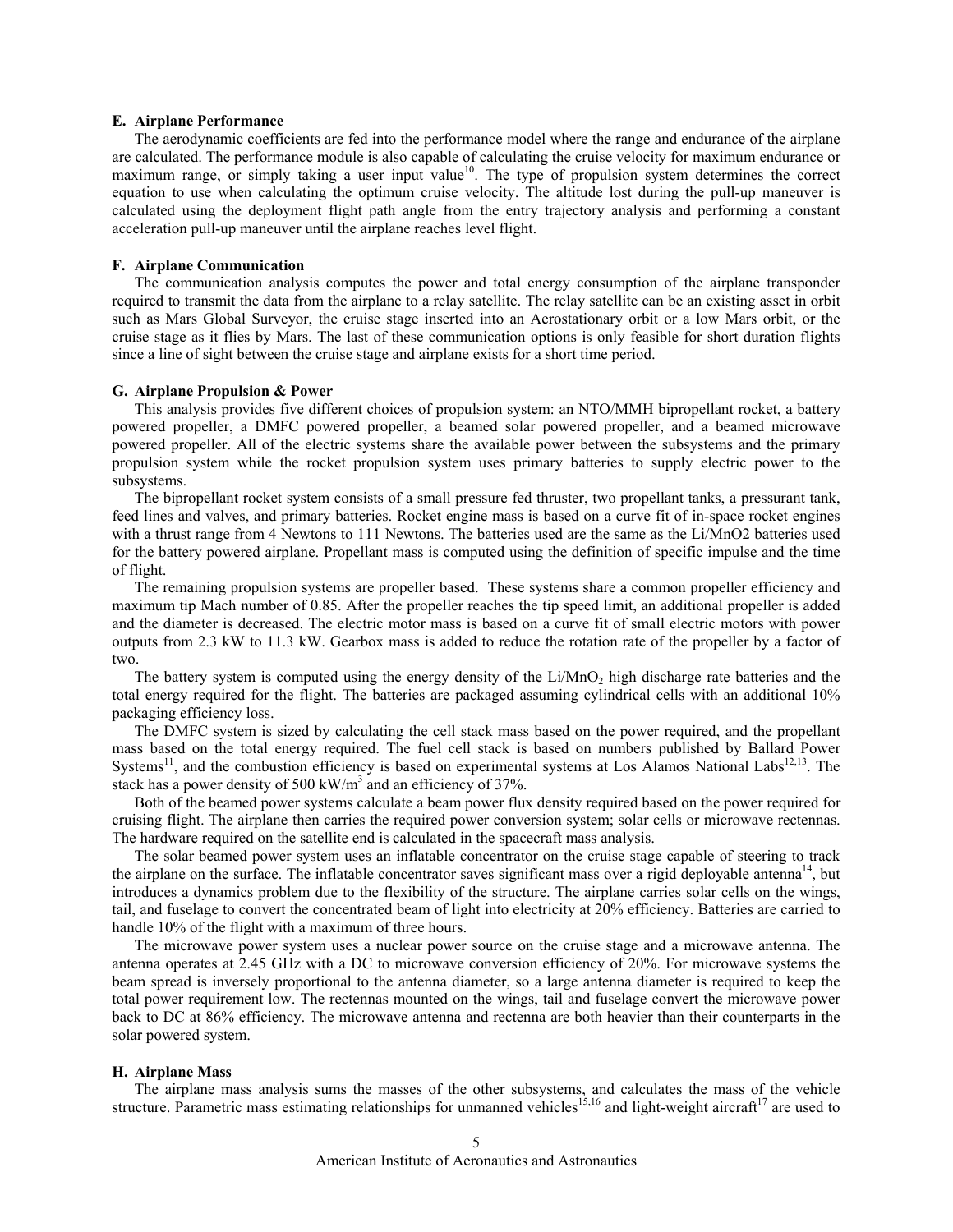estimate the structure mass. Adjustments are made where necessary to account for the difference in gravity. Outputs include the gross mass of the airplane, and the power and energy required by subsystems other than communication, propulsion, and the payload.

#### **I. Spacecraft Communication**

The spacecraft communication analysis calculates the power and energy required to relay housekeeping, engineering, and science data back to Earth. The analysis assumes one eight hour window per day to communicate with the deep space network using x-band, and then calculates the required data rate based on the payload data rate and the total flight time. When the cruise stage is not used to relay science data back to Earth the data rate is set at a low level to handle housekeeping and engineering data only. The cruise stage side of the UHF communication link to the airplane is also analyzed for power, mass, and volume requirements.

#### **J. Entry System**

The entry system scales the geometry of a 70° sphere-cone or a loaf shaped capsule<sup>18</sup>, and estimates the mass of the complete entry system. Data from the entry trajectory is used to calculate the required thickness of the SLA-561V heat shield taking into account both ablation and internal temperature limits. The size of the capsule is determined from the folded dimensions of the airplane with ten centimeters added for clearance. The resulting aeroshell mass and outer dimensions are used in launch vehicle selection and the entry trajectory calculation.

## **K. Entry Trajectory (POST)**

The entry trajectory is calculated starting at an altitude of 125 kilometers. The initial velocity is determined using two body orbital mechanics from the conditions at the sphere of influence obtained from IPREP. The entry flight path angle is a user input since this value can be changed using small trajectory correction maneuvers. From the atmospheric interface conditions, POST<sup>19</sup> is used to propagate the entry capsule trajectory. Parachute deployment occurs at Mach 2, and the heatshield and airplane are deployed at subsequent user specified velocities. Outputs include the airplane deployment altitude, the maximum heat rate, the total heat load, and the time from simulation start until the airplane is deployed. This analysis primarily supports the heat shield calculations, but also ensures that the airplane deploys with sufficient clearance above the ground.

#### **L. Spacecraft Mass**

The spacecraft mass model uses fixed masses for the avionics, guidance and navigation, and sensors, and parametric models for the power systems, structure, and propulsion system. The propulsion system is sized based on the required velocity changes for both large and small maneuvers. Main engines are only included if a single burn requires a velocity change greater than 500 m/s. Nuclear electric and solar power options are included along with an option for orbit insertion of the cruise stage at Mars. If orbit insertion is not chosen the cruise stage will enter the planetary atmosphere. The spacecraft layout is similar to that used for the ARES and Genesis missions, packaged such that the diameter of the aeroshell is the limiting dimension when configured for launch.

#### **M. Launch Vehicle**

The launch vehicle analysis uses the maximum packaged diameter; the spacecraft gross mass, and the required  $C_3$  to select the cheapest launch vehicle capable of performing the mission. The mass and size of the spacecraft provided does not include any contingency, so the launch vehicle is selected based on the current best estimate mass. The launch vehicle database only includes vehicles from the Atlas and Delta families.

#### **N. Cost**

The cost model used is a spreadsheet implementation of the NASA Jet Propulsion Laboratory cost model<sup>20</sup>. These cost estimating relationships are derived from planetary spacecraft and provide a good estimate for the cruise stage. The model calculates the life cycle cost for the mission including phases A thru E of the project and includes a 20% reserve on phases A thru D.

Cost numbers are presented in millions of dollars in fiscal year 2004.

## **III. Airplane Description**

The baseline vehicle for this study is based on the ARES study performed at NASA Langley Research Center<sup>21</sup>. The airplane is configured with a swept wing and inverted v-tail. Figure 4 shows the ARES vehicle in the flight configuration. The baseline vehicle has a wingspan of 6.26 m and a planform area of 7  $m^2$ . Propulsion is provided by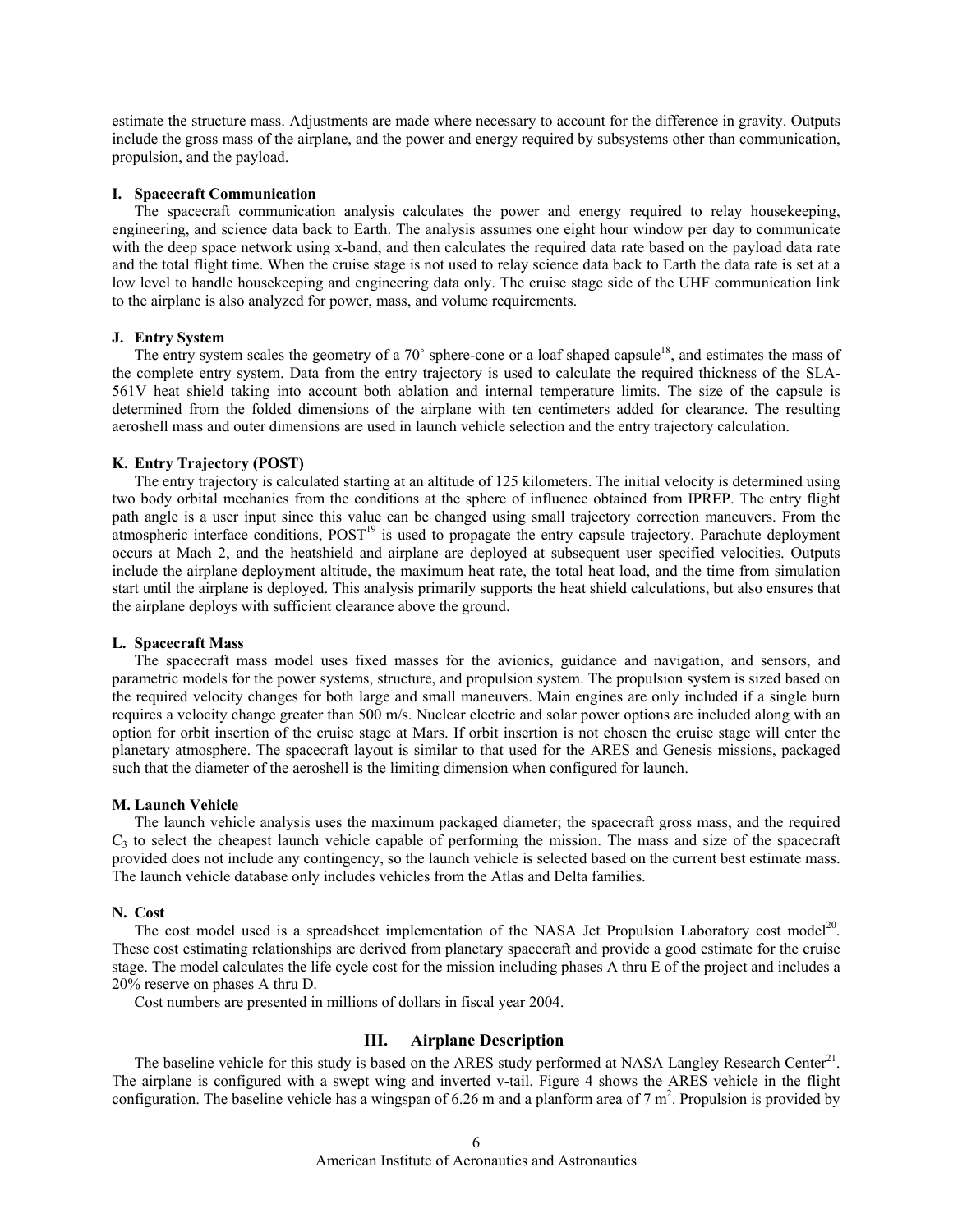a throttled MMH/NTO rocket engine with a specific impulse of 290 s. Electrical power for subsystems is provided by Li/MnO<sub>2</sub> batteries. The communication system uses existing satellites to relay science data back to Earth and the airplane is deployed at subsonic speed during parachute descent of the entry system. A direct entry trajectory with a Viking-like entry capsule is employed.



**Figure 4. The ARES vehicle configuration shown with key features.** 

#### **O. Model Validation**

When the design variables are set at the values used in the ARES project the subsystem masses compare favorably, but the predicted propellant load is heavier due to the flight profile. For simplicity, the model built for this study uses a constant velocity flight profile, while the ARES team used a constant lift to drag ratio during cruise, leading to a slightly lower propellant mass. Despite these differences, the current model produces an airplane gross mass just 3.3% heavier than ARES' mass estimate. At the mission level, the life cycle cost, wet launch mass, and entry system mass are all within 9% of the ARES values. These errors are well within the accuracy of either system level model.

When optimized for endurance, the result is a vehicle capable of flying for 2.39 hrs, 79% greater endurance than ARES. This longer endurance airplane weighs 296kg, 127% more than ARES. Inclusion of the 30% launch mass margin results in the use of the same launch vehicle, the Delta II 7925.

## **P. Technology Trades**

This study examines the influence of different propulsion systems, different configurations, and different entry systems on the performance of the airplane. These are chosen because of the large dependence of the airplane endurance on the efficiency of the propulsion system, the large influence of aerodynamic performance on endurance, and the difficulty of packaging an airplane in a traditional aeroshell. Five propulsion systems, 2 configurations, and 2 aeroshells are explored. All propulsion system improvements are made from the baseline, and the configuration and aeroshell changes are made independently and together since packaging of the airplane in the aeroshell is highly dependent on the airplane configuration.

The propulsion systems explored are a NTO/MMH bipropellant rocket, a battery powered propeller, a direct methanol fuel cell powered propeller, a beamed solar powered propeller, and a beamed microwave powered propeller.

## **IV. Modeling Techniques**

The optimization problem can be stated in standard form as:

Maximize: Cruise Time By changing: Range, Pull-up Velocity,  $C_3$  LV, Cruise Velocity<br>Subject to:  $1-n<0$  W<sub>folded</sub>-4.8<0  $W_{\text{folded}}$ -4.8<0  $V_{\text{cruise}}/100-1.8<0$   $Vol_{\text{subs}}$ - $Vol_{\text{fuse}}<0$ 1.5-(gdalt/1000-Dpullup/1000)<0

The objective function is to directly maximize the airplane endurance, and the design variables are the airplane range, velocity at airplane release, the  $C_3$  provided by the launch vehicle, and the cruise velocity. The four design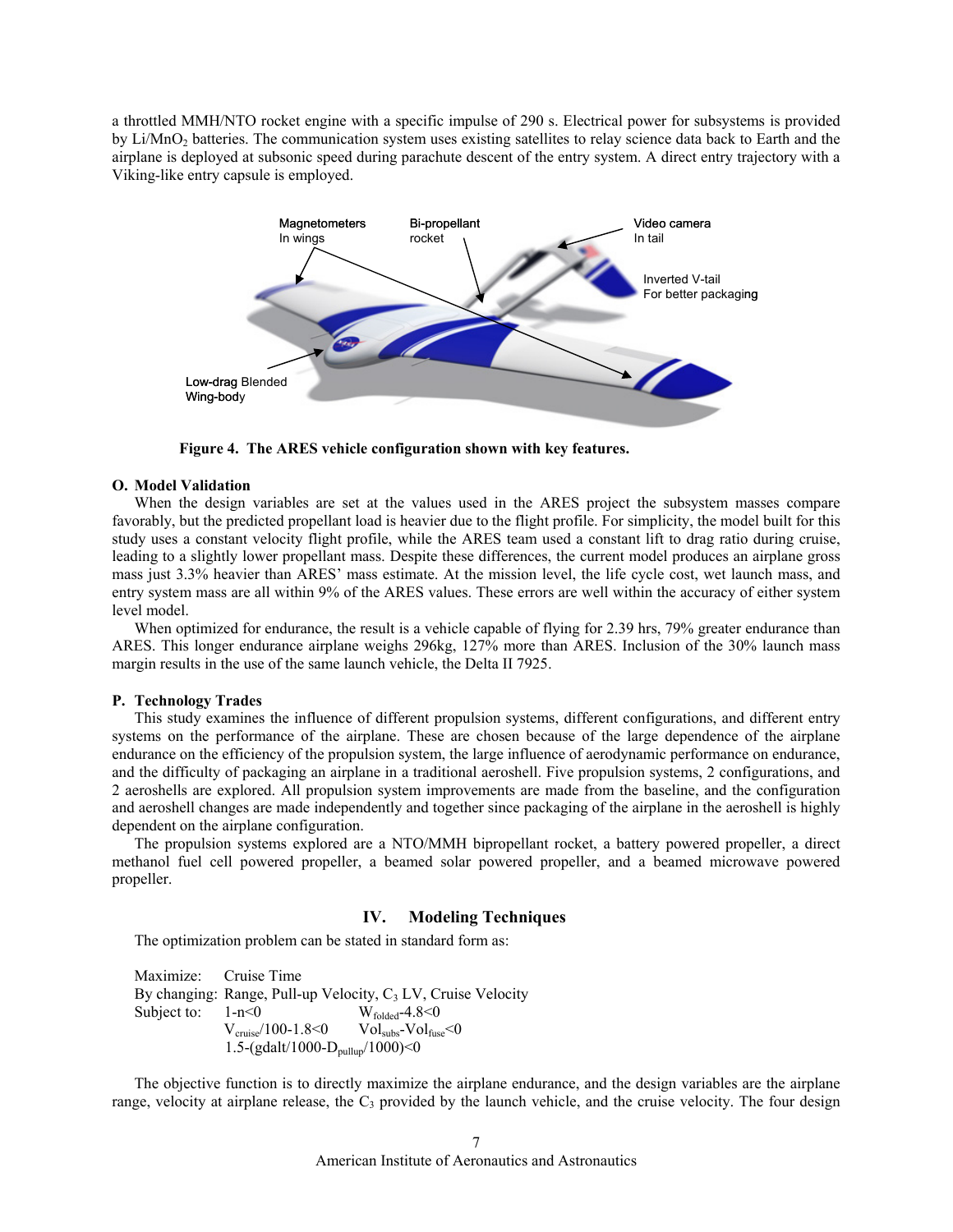variables allow the optimizer to control the endurance of the airplane and to satisfy the constraints. By using the  $C_3$ provided by the launch vehicle as a design variable the optimizer is capable of making the trade between launch vehicle and spacecraft mass. The base constraints listed here set physical limits on the system. The normal force constraint is required when the optimizer is controlling the cruise velocity since maximum endurance is achieved when the velocity is minimized, possibly resulting in less lift than required to maintain level flight.

Three different optimization techniques (user-driven fixed point iteration, partial optimizer based decomposition, and a hybrid method) were attempted during this project due to the poor convergence of the initial model.

#### **Q. User-Driven FPI**

For the user-driven FPI formulation the performance analysis optimizes on the cruise velocity to maximize the endurance, and the user changes the three available design variables: range, pull-up velocity, and  $C_3$  provided by the launch vehicle. This is the traditional method of performing system design and is included as a baseline. This method requires that the user enforce the five constraints: pull-up above the ground, aeroshell diameter less than fairing diameter, cruise velocity below Mach 1, available volume greater than required volume, and load factor greater than 1. This method makes use of the knowledge of the designers, but likely will not obtain a solution as close to the constraints as the numerically optimized solutions. A DSM of the Mars airplane problem configured for FPI is shown in Figure 2.

## **R. Partial OBD**

The partial OBD formulation of the problem used 12 design variables, and 13 constraints. Partial OBD calls for the elimination of all optimizers at the discipline level. This moves all design variables to the system level optimizer. The formulation used in this analysis moves all airplane design variables, and most of the mission design variables to the system level optimizer. The mission design variables that were retained at the analysis level were for the interplanetary trajectory analysis and the launch vehicle analysis, neither of which contribute to the objective function, the airplane cruise time. Figure 5 shows a portion of the airplane DSM configured for OBD. If an objective such as minimization of life cycle cost were implemented then the effect of this sub-level optimizer would need to be carefully considered since the two objective functions might conflict.



**Figure 5. A portion of the Mars airplane analysis DSM configured for OBD. Notice the lack of feedback variables and the increase in optimizer variables. Primed variables (variable') indicate guess variables that must satisfy compatibility constraints. Variables from the optimizer are shown in grey boxes.** 

### **S. Hybrid Method**

This formulation was conceived after difficulty was encountered trying to implement OBD for this problem. It uses a system level optimizer to control the design variables, and FPI to converge the feedback variables, while keeping the cruise velocity optimizer in the performance contributing analysis. This results in an automated version of the user-driven FPI method which should save considerable run time.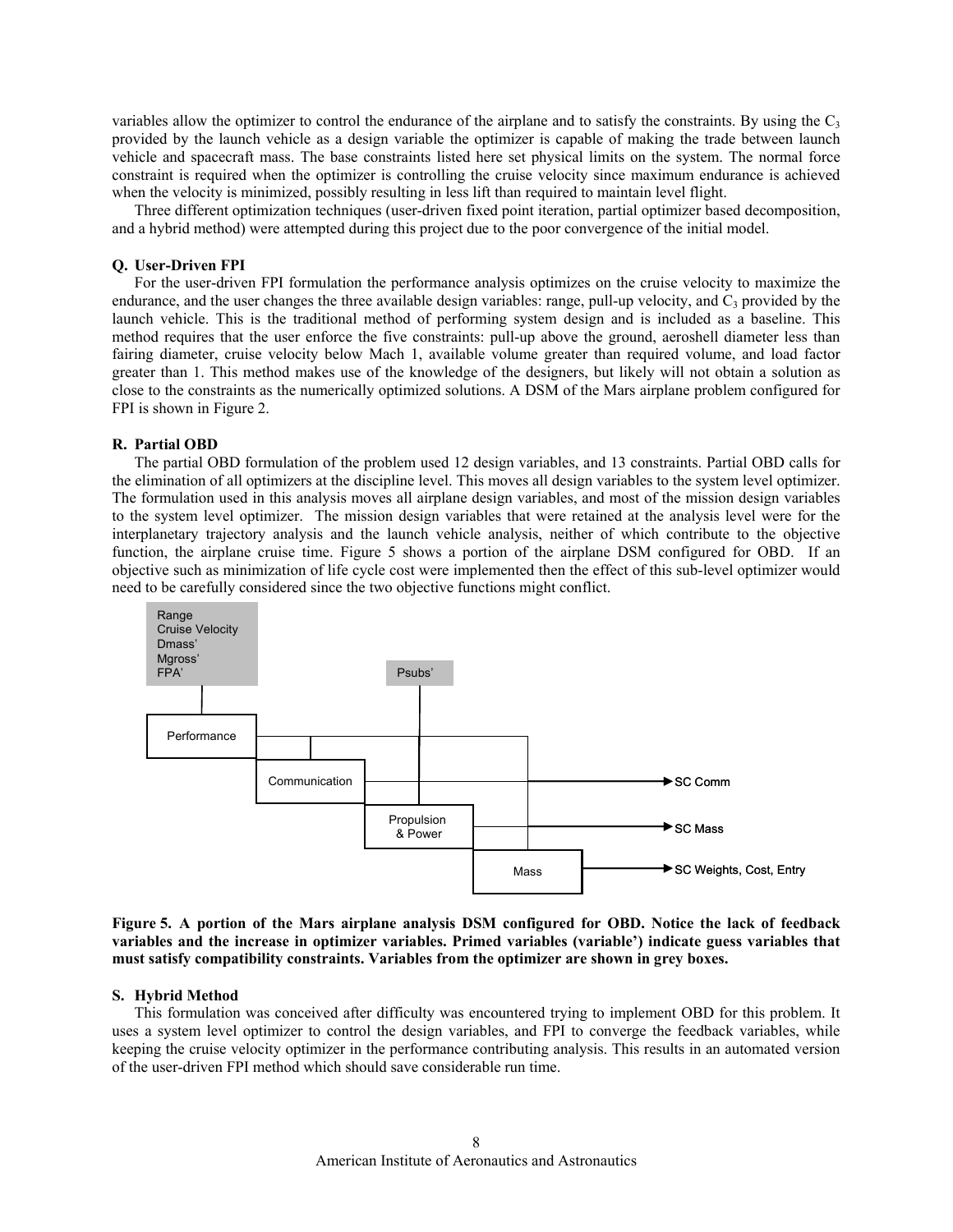#### **T. Scaling**

All of the design variables and constraints are scaled so that they are of order one. Scaling of the constraints was particularly important for this problem because the magnitude of the variables was drastically different.

## **V. Results**

To benchmark each of the optimization methods, each was run from the same starting location. The test case is the ARES like configuration with a bipropellant rocket engine and a 10.1 kg payload. The starting values for the design variables are shown in Table 2. The table is organized to show which variables are design variables for each optimization method.

**Table 2. Starting values for the design variables for optimization method comparison. The starting values labeled "Iterative solution" are guessed initially at the same values as for OBD, but are not controlled by the optimizer. The cruise velocity is optimized via an equation in both FPI methods. User-Drive FPI and Hybrid** 

|                                  |                              | User-Drive FPI and Hyprid    |
|----------------------------------|------------------------------|------------------------------|
|                                  | <b>OBD</b>                   | <b>Methods</b>               |
| Range                            | 600 km                       | $600 \text{ km}$             |
| Pull-up Velocity                 | $110 \text{ m/s}$            | $110 \text{ m/s}$            |
| Cruise Velocity                  | $90 \text{ m/s}$             | Equation                     |
| $C_3$ Provided by Launch Vehicle | $10 \text{ km}^2/\text{s}^2$ | $10 \text{ km}^2/\text{s}^2$ |
| Plane Gross Mass                 | $100 \text{ kg}$             | Iterative solution           |
| Plane $\triangle$ Mass           | $50 \text{ kg}$              | Iterative solution           |
| Power for Subsystems             | $0.3$ kW                     | Iterative solution           |
| Spacecraft Gross Mass            | $700 \text{ kg}$             | Iterative solution           |
| <b>Total Heat Load</b>           | $1x10^6$ J/m <sup>2</sup>    | Iterative solution           |
| Max Heat Rate                    | $300 \text{ kW/m}^2$         | Iterative solution           |
| Time Hot                         | 260 s                        | Iterative solution           |
| Flight Path Angle at Pull-up     | $-32^\circ$                  | Iterative solution           |

It was discovered early in the project that when the optimizer converged, it had not always reached the optimum solution. When restarted it would sometimes run for several more iterations and find a better solution. To ensure that the optimum was reached with the numerically optimized methods the optimizer was restarted each time it stopped. Since the system level optimizer uses SQP, this resets the Hessian matrix that builds up over time, and can become inaccurate relative to the current location.

Figures 6 shows the convergence history for each of the optimization methods starting at the location in Table 2. When using the OBD scheme the solution is obtained in 12 iterations taking about 8 minutes. The final solution is presented in Table 3 along with the other two methods.

The user-driven FPI method converged in 19 iterations taking 41minutes. It should be noted that the user must pay attention to the model for the duration of the run time and change the inputs immediately upon convergence; otherwise the run time will be longer. The solution was significantly better than that of OBD, which will be explored further in the next section. To aid in this discussion Table 4 shows the value of a few key constraints of the converged model.

The hybrid method converged in 6 iterations taking 26 minutes. This was much faster than the user-driven method, and is even more significant when you consider that this model did not require continuous user intervention. The solution, however, is not as good as that of the user-driven method and is significantly better than the OBD solution.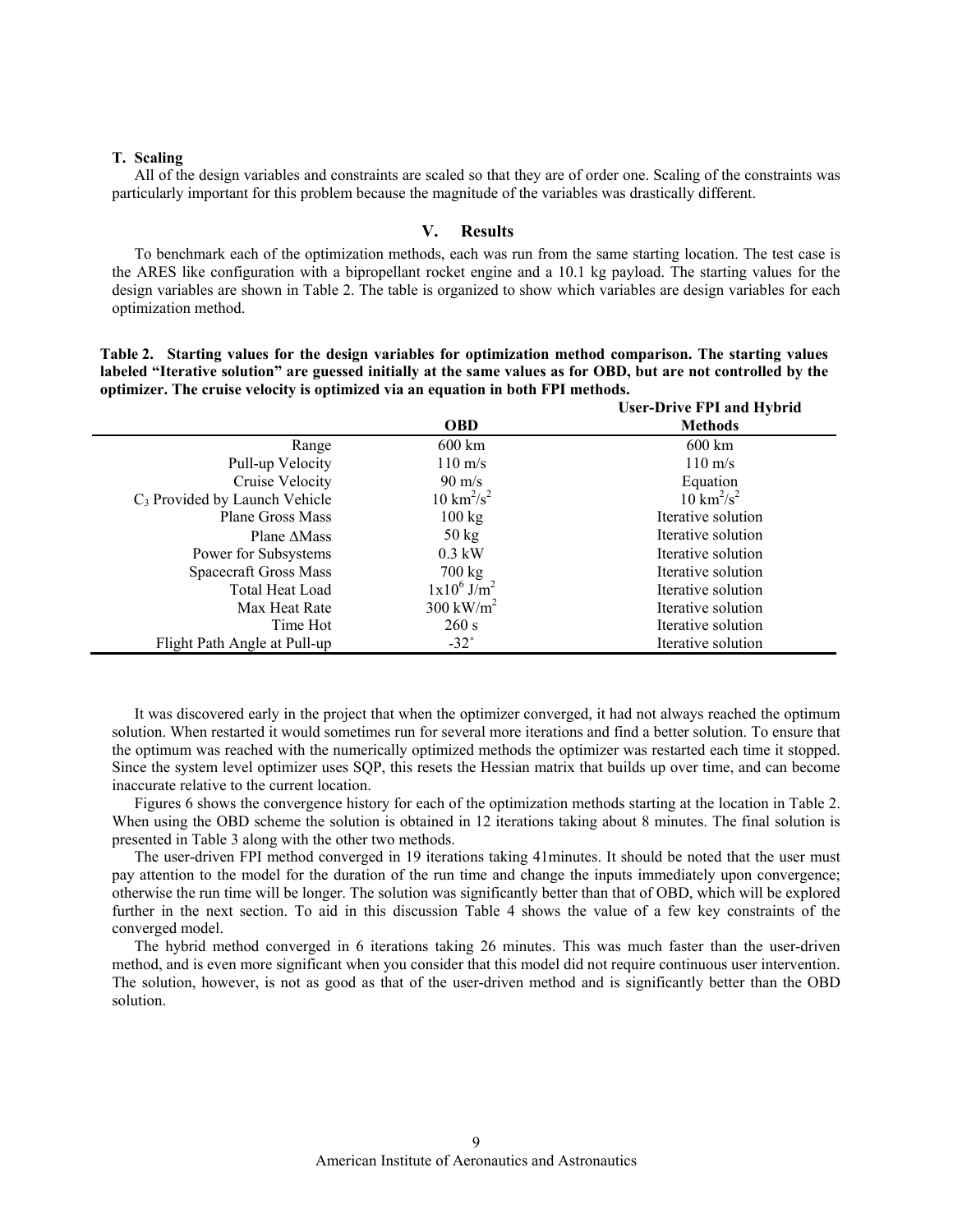|                                  | <b>OBD</b>                   | <b>User-Driven FPI</b>       | <b>Hybrid Method</b>           |
|----------------------------------|------------------------------|------------------------------|--------------------------------|
| Endurance                        | 1.87 hrs                     | $2.39$ hrs                   | $2.19$ hrs                     |
| Range                            | 869 km                       | 1,461 km                     | 1,246 km                       |
| Pull-up Velocity                 | $159 \text{ m/s}$            | $120 \text{ m/s}$            | $160 \text{ m/s}$              |
| Cruise Velocity                  | $129 \text{ m/s}$            | $170 \text{ m/s}$            | $158 \text{ m/s}$              |
| $C_3$ Provided by Launch Vehicle | $10 \text{ km}^2/\text{s}^2$ | $10 \text{ km}^2/\text{s}^2$ | $10 \text{ km}^2/\text{s}^2$   |
| <b>Plane Gross Mass</b>          | $202$ kg                     | $297$ kg                     | $250 \text{ kg}$               |
| Plane AMass                      | $108 \text{ kg}$             | $187$ kg                     | $148$ kg                       |
| Power for Subsystems             | $0.31$ kW                    | $0.31$ kW                    | $0.31$ kW                      |
| Spacecraft Gross Mass            | $606 \text{ kg}$             | $706 \text{ kg}$             | $657 \text{ kg}$               |
| <b>Total Heat Load</b>           | $1.00x10^6$ J/m <sup>2</sup> | $1.12x10^6$ J/m <sup>2</sup> | $1.06x10^{6}$ J/m <sup>2</sup> |
| Max Heat Rate                    | 233 kW/ $m2$                 | 259 kW/m <sup>2</sup>        | 248 kW/ $m2$                   |
| Time Hot                         | $265$ s                      | 308 s                        | 269 s                          |
| Flight Path Angle at Pull-up     | $-32.4^{\circ}$              | $-26.7^{\circ}$              | $-32.5^{\circ}$                |

**Table 3. The final solution obtained by each of the optimization methods.** 



**Figure 6. Both numerically optimized methods show the typical pattern of overshoot and then settle to a lower solution, but not the optimal one. The OBD solution starts at a higher value because it does not use the endurance optimized velocity.**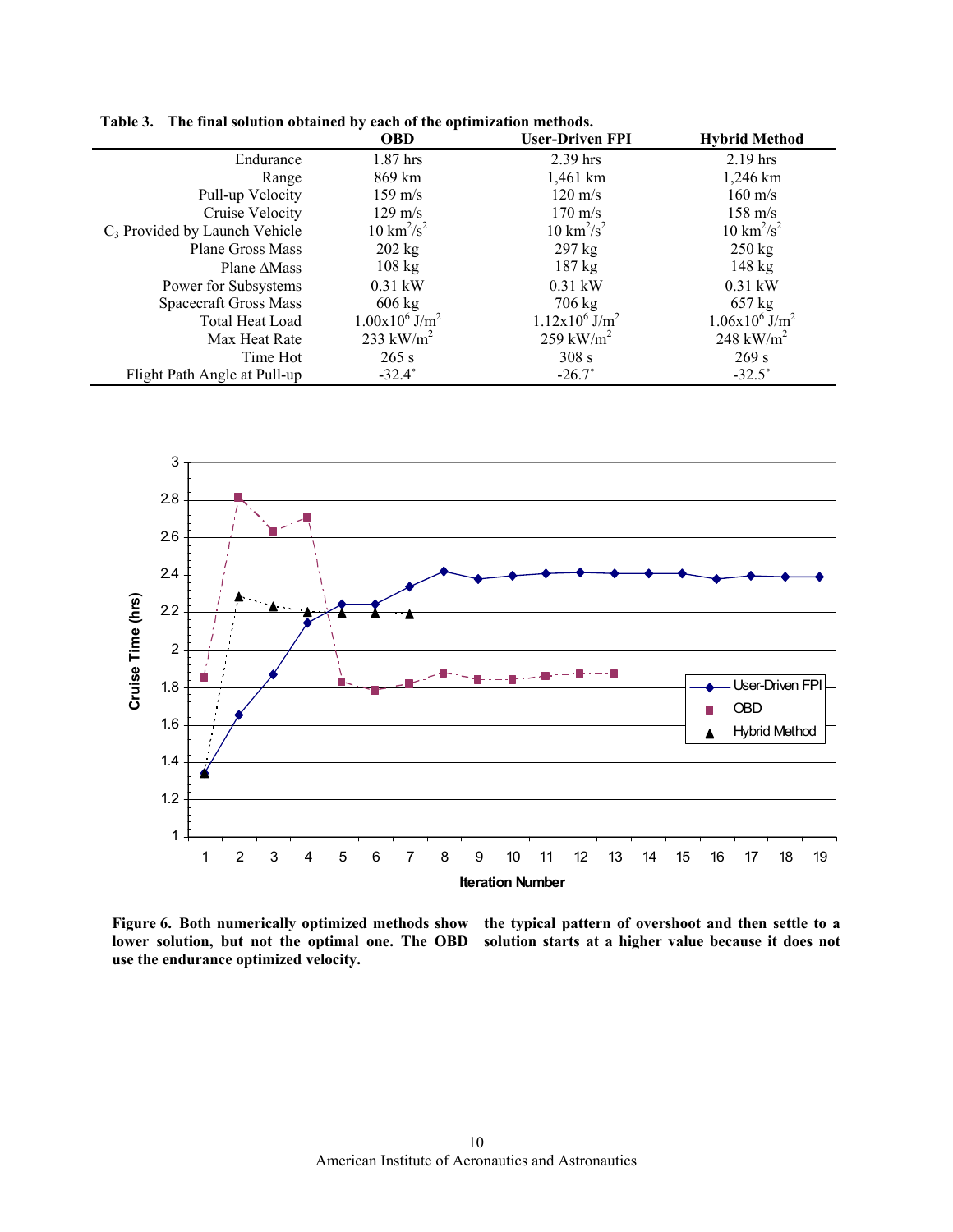|                            | OBD                      | <b>User-Driven FPI</b>   | <b>Hybrid Method</b> |
|----------------------------|--------------------------|--------------------------|----------------------|
| Volume Constraint          | $-1.0025$                | $-0.49373$               | $-0.0006$            |
| <b>Velocity Constraint</b> | $-0.5063$                | $-0.2211$                | $-0.1019$            |
| Pull-up Constraint         | -4.6989                  | $-2.0808 \times 10^{-5}$ | $-0.4131$            |
| Wing Loading Constraint    | $2.2205 \times 10^{-16}$ | $1.1102 \times 10^{-16}$ | 0.0000               |

**Table 4. Selected constraint values of the converged model for each optimization method. All constraints are in standard form where negative values are feasible.** 

## **VI. Discussion**

The most alarming observation of the above results is the difference in the solutions obtained using the three optimization methods. OBD produces a drastically lower solution than the two FPI based methods. Since the hybrid method (the other gradient based method) obtained an answer much closer to the user-driven method, it seems unlikely that the numerical gradients are fully to blame. The main differences between the numerically driven methods are the number of design variables, and the method of converging the feedback variables. Convergence of the feedback variables is accomplished through compatibility constraints for the OBD scheme. The constraint tolerance in the optimizer is larger than the tolerance that the FPI based methods converge to because a small constraint tolerance results in the optimizer stopping prematurely. A larger tolerance on the feedback variables will typically result in a better solution because the optimizer will use this to its advantage by essentially allowing a solution outside of the constraints. Since the OBD method does not converge the compatibility constraints as tightly, the remaining reason for the lower solution must be the increased number of design variables, poor gradients, or non-linearity in the design space. Due to noise introduced in the FPI convergence, the OBD scheme typically takes more accurate gradients. This leaves the number of variables as the source of the poor solution obtained by OBD or model non-linearity. The number of design variables is significantly larger than for the hybrid method, but is still small compared to problems previously solved<sup>14</sup>. Non-linearity of the model could still be causing problems, though this is difficult to determine without mapping a significant portion of the design space. Furthermore, SQP can theoretically handle non-linear problems. Changes of curvature in the design space might explain why the optimizer sometimes stops prematurely, as rapidly changing gradients can trigger convergence criteria. The difficulties encountered in this analysis cannot be attributed to a single problem. Rather, a combination of the above mentioned problems created the difficulties observed.

The slope of the constraints near the optimum solution also can affect the convergence of numerical optimization methods. Figure 7 shows the wing load factor constraint over a range of the two primary design variables. The range covered does not include the volume constraint, but it should lie just to the right of the data. The wing loading constraint forms a boundary that is very close to the contour lines of the objective function, making it difficult for the optimizer to choose the move direction. This slows the convergence rate of the optimizer once it encounters this constraint, and can even cause the optimizer to think that a converged solution has been found prematurely.

The primary constraint that indicates if a true maximum has been obtained is the volume constraint since this indicates whether the optimizer has filled the airplane with the energy source. A quick look at the volume constraint (Table 4) shows that the hybrid method obtains a solution that is closest to the constraint boundary. The other three constraints indicate the feasibility of the solution from various physical aspects. The velocity constraint is set at 180 m/s, very close to the speed of sound. The pull-up constraint ensures that the airplane is capable of pull-up without impacting the ground, and the wing loading constraint ensures that the lift produced at cruise velocity is at least equal to the airplane weight. All of these constraints are normalized and in standard form such that negative values indicate a satisfied constraint.

The remainder of this study was performed using the hybrid method due to its rapid convergence. After running the hybrid method each solution is adjusted by hand to achieve the best solution possible. Figure 8 shows a comparison of the propulsion systems considered. The DMFC system was determined to be the best system for a long term Mars airplane with an on-board power system, but the solar power system has the potential for indefinite flight. Airplane design aspects of this technology trade study can be found in Rohrschneider, et al<sup>22</sup>.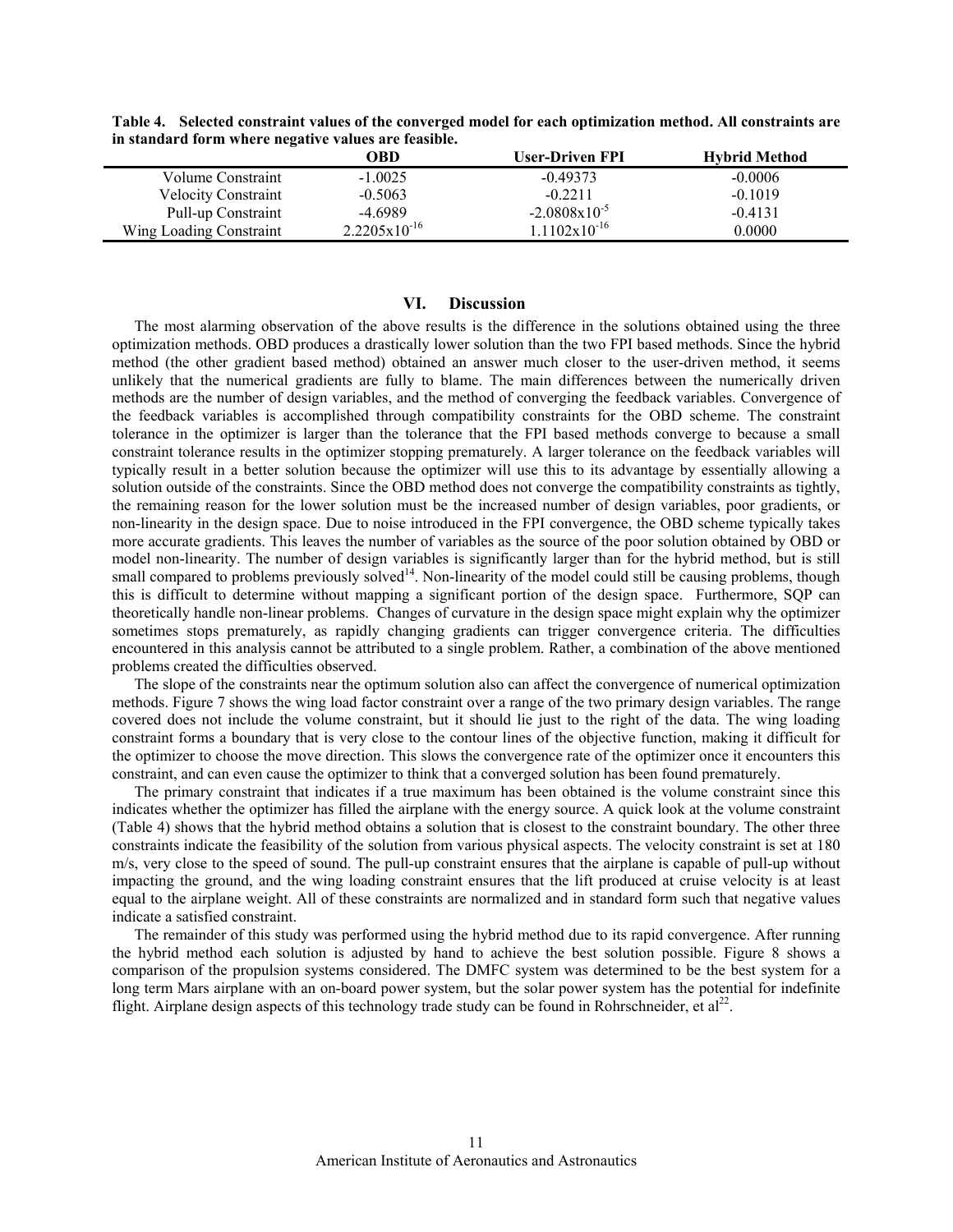

**Figure 7. The slope of the wing load factor constraint relative to contour lines of the objective function is shallow as viewed in this carpet plot. The solution is obtained for the bi-propellant airplane at a scale size of 1.5 and a payload of 8.1 kg. The optimum is to the right of the plot data.** 



**Figure 8. Optimal solutions for each power system option using a combination of the hybrid and user-driven methods.**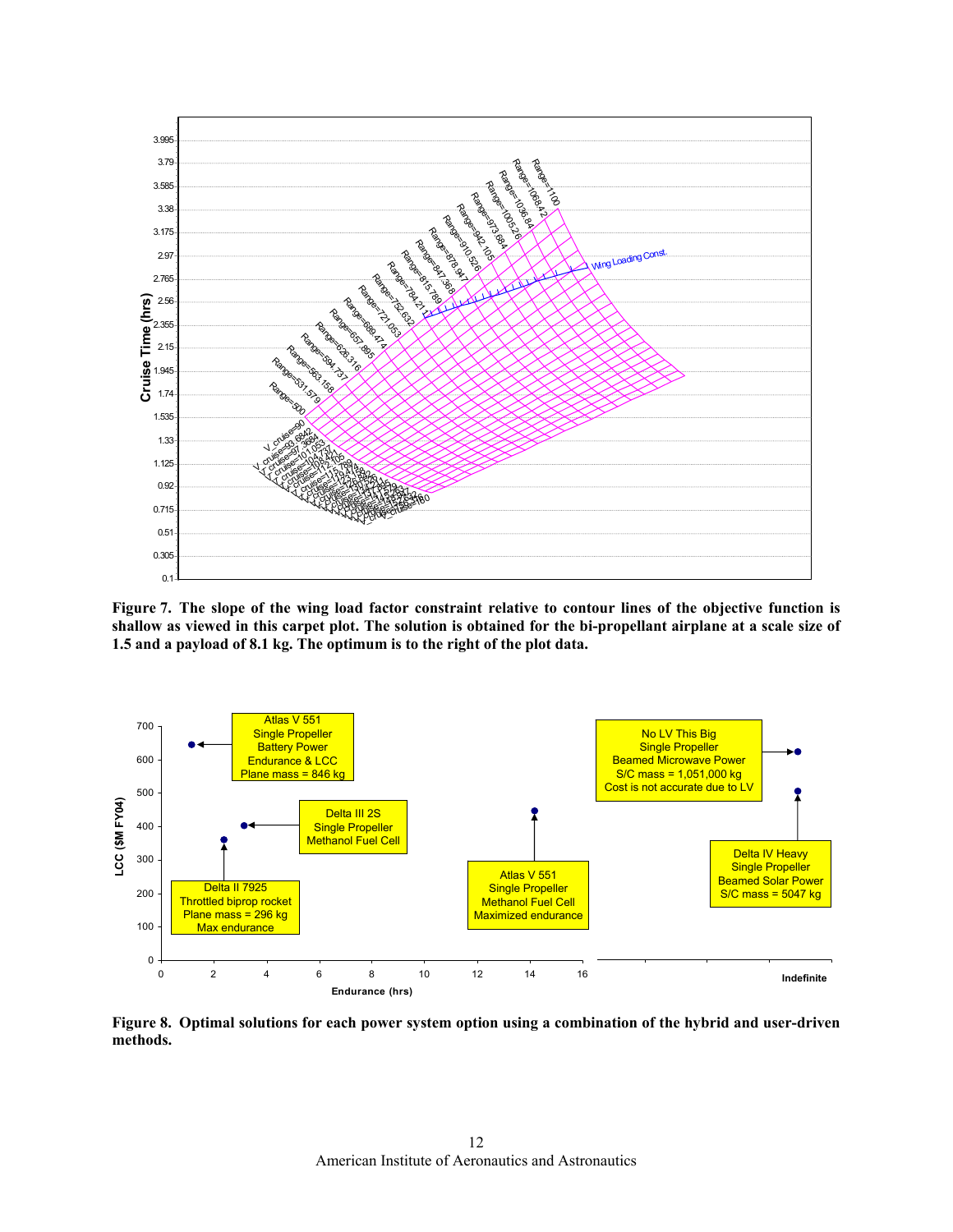Due to the low efficiency of the antenna and beam focusing challenges, the microwave system is too massive to be launched on any single current launch vehicle. Preliminary results revealed that the microwave powered airplane mass is similar to that of the solar beamed power airplane, but the cruise stage is much heavier due to the nuclear power system and the microwave antenna. Further analysis of the microwave beamed power system will not be included since the mass of the cruise stage prevents the mission from being launched in one piece on any current launch vehicle. The beamed power systems both require the cruise stage to be placed into an Aerostationary orbit with enough inclination to avoid shading so that the airplane can be powered continuously. To keep a reasonably sized concentrator or antenna the tracking accuracy is required to be within 10m at the airplane. This is a very stringent requirement and is not possible with systems currently employed at Mars. Future orbital assets may enable this tracking accuracy.

The hybrid and user-driven methods work particularly well for this problem because the cruise velocity optimization at the discipline level can be formulated to agree completely with the system level optimizer's objective. If the objective at the system level were to include the life cycle cost (i.e. cruise time/LCC) then the cruise velocity optimizer would need to be reformulated to include the life cycle cost, or the method would produce a suboptimal solution.

## **VII. Conclusions**

The task of optimizing the endurance of an airplane for flight on Mars was undertaken using the design framework ModelCenter, and three different optimization techniques. The traditional user-driven FPI method found a better solution than either of the methods utilizing a numerical optimizer. The formal multi-disciplinary optimization method (OBD) took the least amount of time, but produced the worst solution of the three methods. This appeared to be largely due to a combination of problems including more design variables, model non-linearity, and inaccurate gradients. The convergence difficulties of this model will be explored further in the future. The hybrid method resulted in a solution slightly worse than the user-driven method, but required no human intervention during the analysis. These results lead to the conclusion that the best optimization technique for this problem involves a combination of the two FPI based methods.

#### **References**

<sup>2</sup> Cutts, J.A., et al, "Role of Mars Aerial Platforms in Future Exploration of Mars," Draft 10, August 31, 1998.

- Braun, R.D., Wright, H.S., Croom, M.A., Levine, J.S., and Spencer, D.A., "The Mars Airplane: A Credible Science Platform," IEEE 1260, *IEEE Aerospace Conference*, Big Sky, MT, Mar. 6-13, 2004. 4
- Levine, J.S., Blaney, D., Connemey, J., Greeley, R., Head III, J., and Hoffman, J., "Science from a Mars Airplane: The Aerial Regional-Scale Environmental Survey (ARES) of Mars," AIAA 2003-6576, *2nd AIAA "Unmanned Unlimited" Conference*, San Diego, CA, Sept. 15-19, 2003.

ModelCenter Ver. 6.0, Design Integration Software, Phoenix Integration, Inc., Blacksburg VA, 2004.

 $\overline{\phantom{a}}$ 

 Humble, R.W.(ed.), Henry, G.N.(ed.), and Larsen, W.J.(ed.), *Space Propulsion Analysis and Design: Revised*, Space Technology Series, McGraw Hill Companies, Inc., New York, 1995. 7

 Hong, P.E., Kent, P.D., Olson, D.W., and Vallado, C.A., "Interplanetary Program to Optimize Simulated Trajectories (IPOST). Volume 1: Users Guide," NASA CR-189653-VOL-1-REV, 1992. 8

- Justus, C.G., and James, B.F., "Mars Global Reference Atmospheric Model 2000 Version (Mars-GRAM 2000): Users Guide," NASA TM-2000-210279, 2000.
- <sup>9</sup> Guynn, M., Croom, M., Smith, S., Parks, R., and Gelhausen, P., "Evolution of a Mars Airplane Concept for the ARES Mars Scout Mission," AIAA 2003-6578,  $2^{nd}$  AIAA "Unmanned Unlimited" Conference, San Diego, CA, Sept.

<sup>10</sup> Raymer, D.P., *Aircraft Design: A Conceptual Approach*, 3<sup>rd</sup> ed., AIAA Education Series, New York, 1999.<br><sup>11</sup> Harris, D., "Ballard Extends Industry Lead with Unveiling of Next Generation Fuel Cell," Ballard Power Sys

<sup>&</sup>lt;sup>1</sup> Clarke, V.C., et al, "Final Report of the Ad Hoc Mars Airplane Science Working Group," NASA CR-158000, 1978.

<sup>&</sup>lt;sup>12</sup> Thomas, S.C., Ren, X., Gottesfeld, S., Zelanay, P., "Direct Methanol Fuel Cells: Progress in Cell Performance and Cathode Research," *Electrochimica Acta*, Vol. 47, No. 22-23, 2002, pp. 3741-3748.

<sup>&</sup>lt;sup>13</sup> Ren, X., Thomas, S., Zelenay, P., and Gottesfeld, S., "Recent Advances in Direct Methanol Fuel Cells at Los Alamos National Laboratory," Joint Fuel Cell Technology Review Conference, Chicago, IL, Aug. 3-5, 1999.<br><sup>14</sup> Rohrschneider, R., Sakai, T., Steffes, S., Grillmayer, G., St. Germain, B., and Olds, J., "Solar Electric Propulsion Mod

Concept for the *BiFrost* Architecture," IAC-02-S.4.09, *53rd International Astronautical Congress, The World Space Congress -*

<sup>&</sup>lt;sup>13</sup> Colozza, A.J., "Preliminary Design of a Long-Endurance Mars Aircraft," NASA CR-185243, 1990.